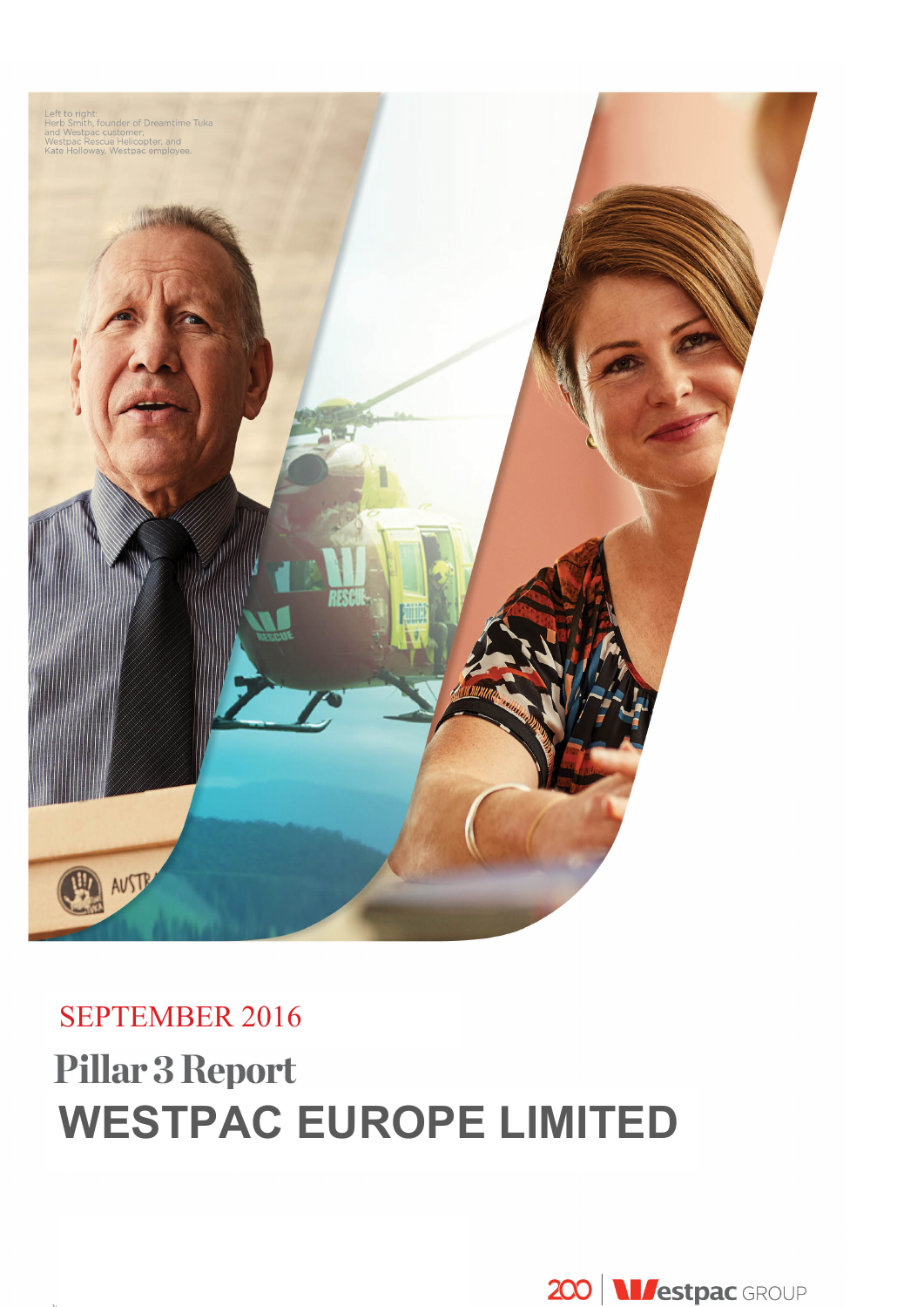| <b>Executive summary</b>                   | 3  |
|--------------------------------------------|----|
| <b>Introduction</b>                        | 5  |
| <b>Capital Overview</b>                    | 10 |
| Remuneration disclosures                   | 14 |
| <b>Appendices</b>                          |    |
| Appendix I - Own Funds: Transitional Basis | 15 |
| Appendix II - Capital Instruments          | 16 |

In this report any reference to 'WEL' refers to Westpac Europe Limited and any reference to 'Westpac', 'WBC', 'WBCLB' (Westpac Banking Corporation London Branch) and 'WIB' (Westpac Institutional Bank) refers to Westpac Banking Corporation.

WEL has its principal place of business in the United Kingdom at Camomile Court, 23 Camomile Street, London EC3A 7LL and is a company registered in England and is authorised by the Prudential Regulation Authority and regulated by the Financial Conduct Authority and the Prudential Regulation Authority

Any discrepancies between totals and sums of components in tables contained in this report are due to rounding.

In this report the disclosures reflect the disclosure requirements set out in the European Union Regulation No 575/2013.

This report is available on the Westpac group website (http://www.westpac.com.au/about-westpac/globallocations/westpac-uk/).

Unless otherwise indicated, financial information provided in this report is as at 30 September 2016 (the financial year end for Westpac and WEL). This report is produced on an annual basis, following the financial year end publication of the Westpac Annual Report. This report may omit one or more disclosures on the basis that the information is immaterial, confidential or proprietary in nature. In these circumstances the report will specify which items of information are not disclosed and the reason for non-disclosure.

In this report, unless otherwise stated or the context otherwise requires, references to \$, USD or US\$ are to United States dollar.

In this report, the accounting currency used is US dollar.

These disclosures have been presented by the WEL Board and prepared by WBCLB Compliance and Finance teams.

The Pillar 3 report has been prepared to disclose certain capital requirement, risk management and governance related information and for no other purpose. This report does not constitute any form of financial statement and must not be relied upon in making any judgement in relation to WEL.

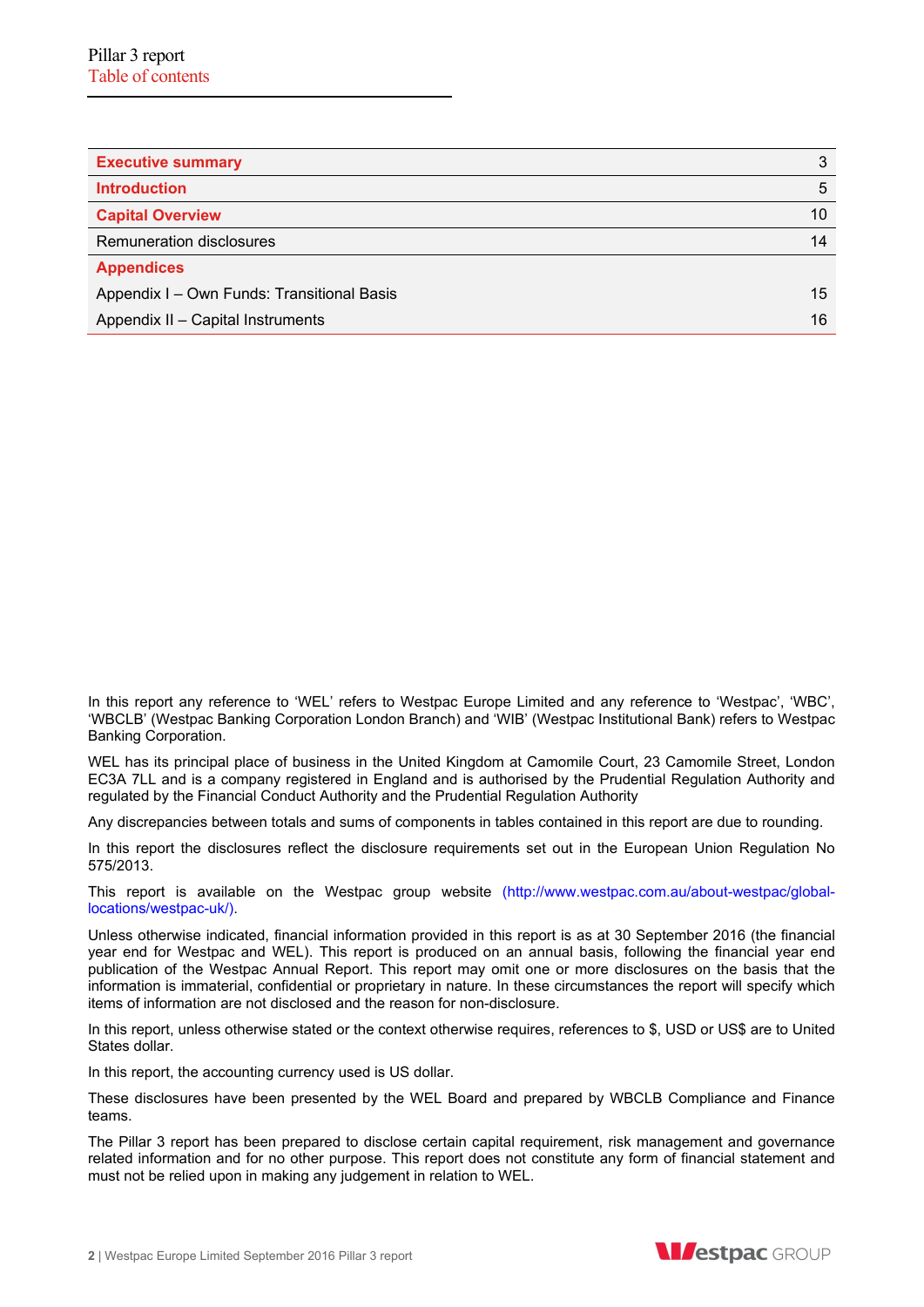Westpac Europe Limited (WEL) is a 100% owned subsidiary of Westpac Banking Corporation (Westpac). The firm was registered at Companies House on 21 December 2005 and the name changed to Westpac Europe Limited on 19 January 2006. WEL was granted a banking licence by the FSA on 19 May 2006.

Due to the legislative restrictions on the ability of Westpac, as a non EEA incorporated entity, to conduct cross border activities in certain European jurisdictions, it became necessary to incorporate an EEA subsidiary that would be able to gain cross border permissions or licences to conduct activities in those jurisdictions.

The WEL Balance Sheet<sup>1</sup> as at 30 September 2016 is set out below:

**Statement of Financial Position**

|                                      | 30 September | 30 September |
|--------------------------------------|--------------|--------------|
|                                      | 2016         | 2015         |
| \$000's                              | US\$         | US\$         |
| <b>Assets</b>                        |              |              |
| <b>Current assets:</b>               |              |              |
| Cash and bank balances               | 11,237       | 11,313       |
| Derivative financial instruments     | 15,817       | 53,780       |
| Held to maturity Securities          | 90,846       | 235,636      |
| Due from related entities            | 3,192        | 6,699        |
| Other assets                         | 3,120        | 10,970       |
| <b>Total current assets</b>          | 124,212      | 318,398      |
| Non-current assets:                  |              |              |
| Held to matruity securities          | 90,041       |              |
| Loans and advances to customers      | 147,223      | 118,577      |
| <b>Total non-current assets</b>      | 237,264      | 118,577      |
| <b>Total assets</b>                  | 361,476      | 436,975      |
| Liabilities                          |              |              |
| <b>Current liabilities:</b>          |              |              |
| Borrowings                           | 208,318      | 324,774      |
| Derivative financial instruments     | 15,817       | 53,780       |
| Due to related entities              | 3,445        | 11,012       |
| Provisions                           |              |              |
| Other liabilities                    | 2.836        | 6,680        |
| <b>Total current liabilities</b>     | 230,416      | 396,246      |
| <b>Non-current liabilities:</b>      |              |              |
| <b>Borrowings</b>                    | 90,000       |              |
| <b>Total non-current liabilities</b> | 90,000       |              |
| <b>Total liabilities</b>             | 320,416      | 396,246      |
| Net assets                           | 41,060       | 40,729       |
| Equity                               |              |              |
| Called up share capital              |              |              |
| Share premium reserve account        | 38,427       | 38,427       |
| Accumulated profit                   | 2.633        | 2,302        |
| <b>Total equity</b>                  | 41,060       | 40,729       |
| <b>Total equity and liabilities</b>  | 361,476      | 436,975      |

The material risks to WEL include:

- **Credit Risk:**
- Liquidity Risk;
- Operational Risk;
- Legal and Regulatory Risk; and
- Related Party Risk.

As at 30 September 2016 WEL had \$41,060k of Tier 1 capital available, which the Board considered more than sufficient to cover the risk profile of the firm.

WEL has a simple business model designed to eliminate market risk and minimise credit risk and liquidity risk. This is accomplished as follows:

- All derivative transactions are backed out to Westpac and any mark to market is covered by cash collateral placed by Westpac;
- All loans and advances made by WEL are funded by Westpac;
- All undrawn commitments and deposits are covered by cash collateral placed by Westpac; and
- The cash collateral is invested in high quality liquid assets (HQLA), specifically government securities and bank papers.

l 1 The WEL balance sheet published in the financial statements is the same as the balance sheet prepared under the regulatory scope and therefore a reconciliation between the two is not carried out.

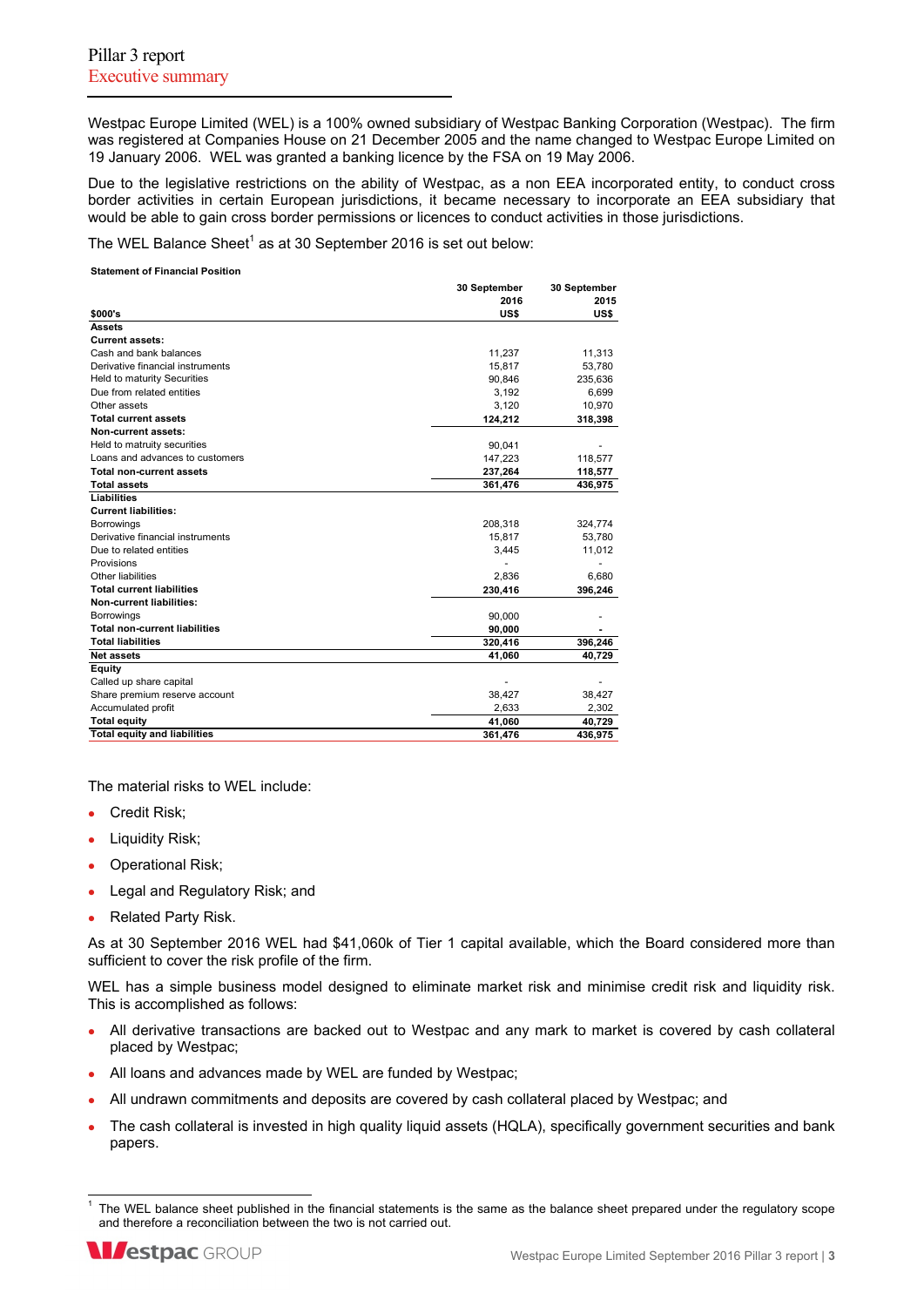The underlying credit, market and liquidity risks for WEL are mitigated through various legally binding agreements with Westpac.

The collateral requirement from Westpac is monitored by WEL on a daily basis and includes a minimum buffer to ensure WEL always has sufficient collateral. Management reviews the collateral position report daily and the board reviews the overall collateral position on a monthly basis. The board views the collateral report as an appropriate control to ensure that undrawn commitments, deposits and derivative transactions are adequately cash collateralised on a daily basis. In addition, Group Assurance reviews the collateral procedure and position report as part of their audit scope.

The key regulatory ratios assessed by the WEL Board include<sup>1</sup>:

|                                            | 2016    | 2015     |
|--------------------------------------------|---------|----------|
| \$m                                        | US\$    | US\$     |
| <b>Capital indicators</b>                  |         |          |
| Common equity tier 1 ratio                 | 154.25% | 114.78%  |
| Leverage ratios                            |         |          |
| Debt ratio                                 | 88.64%  | 90.68%   |
| Debt-to-equity ratio                       | 7.80    | 9.73     |
| <b>Liquidity indicators</b>                |         |          |
| Liquidity coverage ratio                   | 2396%   | 639%     |
| Current ratio                              | 1.69    | 1.2      |
| <b>Profitability indicatiors</b>           |         |          |
| Return on assets                           | 0.09%   | $0.07\%$ |
| Return on equity                           | 0.81%   | 0.79%    |
| <b>Asset quality indicators</b>            |         |          |
| Off balance sheet commitments/Total assets | 29.38%  | 34.14%   |
| Customer advance/Total assets              | 40.85%  | 27.25%   |
| Internal funding/Total assets              | 82.53%  | 74.32%   |

Westpac's vision is to be one of the world's great service companies, helping customers, communities and people to prosper and grow. The WEL Board endorses this vision and recognises its responsibilities in maintaining a robust management process and a strong risk management culture. Well defined controls, that are designed to ensure that the capital adequacy requirements are embedded into WEL's day to day operations, include:

- Strong reporting process regular (daily and monthly), structured and transparent reporting provided for senior management oversight
- Escalation process to inform the PRA about expected or actual fall in capital below the regulatory buffers
- Review and sign-off process annual review of the ICAAP (Internal Capital Adequacy Assessment Process) to assess the amount, type and distribution of capital to adequately cover the level and nature of risks and evaluation of appropriate stress tests and scenario analysis. The Board seeks to gain full insight into the risk and capital calculations to be able to fully deliberate, challenge and gain assurance that all the appropriate risks are considered and capital adequacy assessed and maintained
- Compliance review periodic reviews are carried out in accordance with the monitoring programmes
- Internal Audit review internal reviews are carried out to assess the effectiveness of controls and procedures
- Business Continuity Procedures periodic reviews and tests are carried out
- Reasonableness review of regulatory returns a review of the material is performed by subject matter experts prior to submission of the returns to the regulatory authority



l 1 This table is based on the audited Financial Statement as at 30/09/2016; the CET1 ratio is based on the September 2016 COREP001 calculation.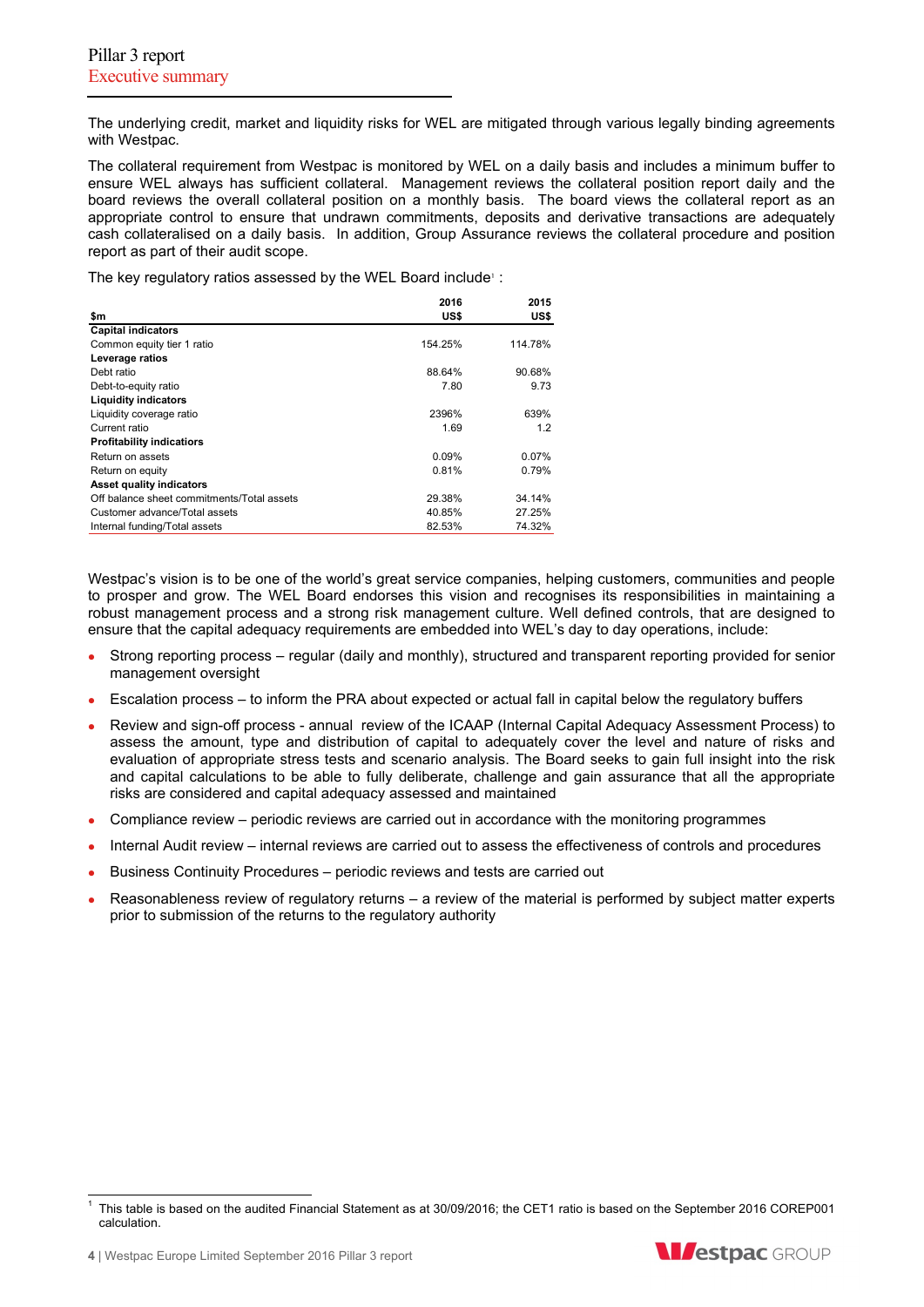# **Background and Business Strategy**

WEL is essentially a sales and marketing operation, which was established to generate business in selected EEA countries. Competition is intense in these markets, and the ability to deal with counterparties in these jurisdictions is critical to generating business in Australasia through the Australasian subsidiaries of EEA companies. WBC continues to value the ongoing maintenance and growth of its business in Europe, and promoting its AUD and NZD franchise. WEL also assists in protecting and promoting business gained in Australasia through products and services such as Transactional Banking.

In view of the nature, scale and complexity of its business and business model, and its categorisation under the current supervisory approach by both regulators, WEL should be considered a non-systemic risk entity.

WEL only enters into business with professional clients and eligible counterparties, as defined by MiFID, which is consistent with the strategy of Westpac Banking Corporation London Branch (WBCLB). There are no dealings with retail clients.

WEL's business focuses primarily on wholesale vanilla FX (spot, forward and options), bonds, swaps and other derivatives, and commodity/energy risk management products. In addition, bi-lateral and syndicated loan facilities and other types of commitments are extended through Corporate & Institutional Banking. Wholesale deposits are also accepted through the Treasury desk. There are no structured products originated or distributed by WEL.

The following graph illustrates the flow of credit and market risk from WEL to Westpac, the funding of loans by Westpac via WEL to the counterparty and subsequent repayment, and cash collateral from Westpac to WEL.



To allow WEL to operate on a near risk free basis and to minimise the impact of WEL's business on Westpac's capital, all financial markets transactions entered into by WEL are simultaneously backed out to Westpac. All back out trades are on terms exactly equal and opposite to the transaction with the external/customer counterparty.

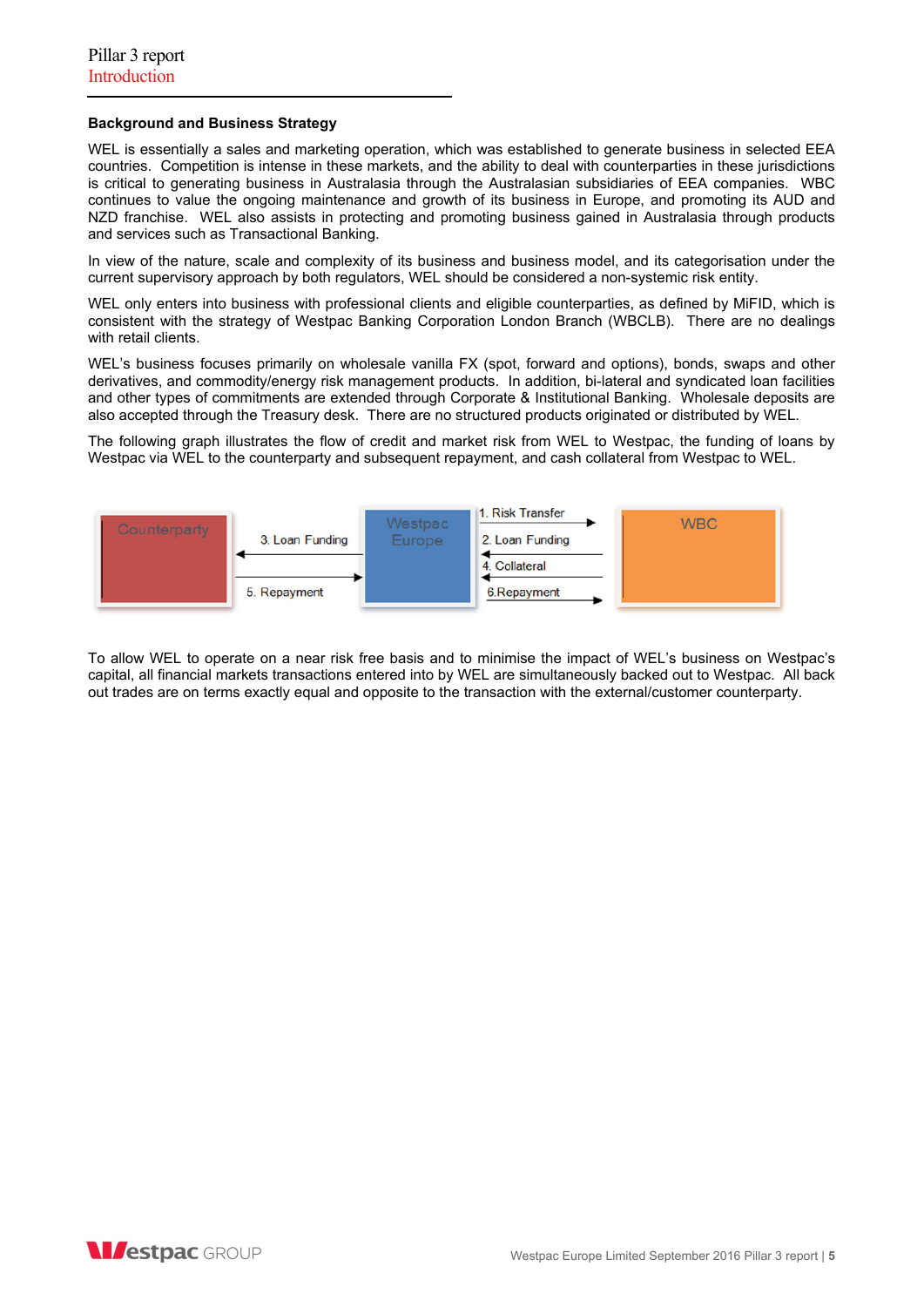#### **WEL's statement of Risk Appetite**

The WEL Board is responsible for the risk management framework (including the ICAAP), governance and strategy. The Board articulates the risk appetite, adopts strong risk management strategies and encourages a sound risk culture. The Board understands the WEL risk profile, balances risk and reward with the risk appetite, maintains a strong balance sheet, guards against excessive risk or undue risk concentration and meets regulatory and compliance obligations.

In principle WEL's tolerance level for risk is very low due to the business model and strategy of backing out any risk on transactions to Westpac and its desire to maintain its public AA- rating.

WEL does not have any employees. Instead staff are seconded from WBCLB to WEL under a formal arrangement. A consequence of the secondment arrangement with Westpac is that there are no employee costs (including pension costs, redundancy costs etc.) incurred by WEL in the event of WEL ceasing operations.

WEL has entered into an intragroup Outsourcing Agreement with Westpac's Institutional Banking Services team for the provision of operational services for the confirmation and settlement of financial transactions and corporate loans executed in its name.

On a group wide and global basis, WBC operates a Three Lines of Defence ("3LoD") approach to risk management which reflects its culture of 'risk is everyone's business'. WEL also operates within this framework. WBC's overall 3LoD approach is depicted diagrammatically below:



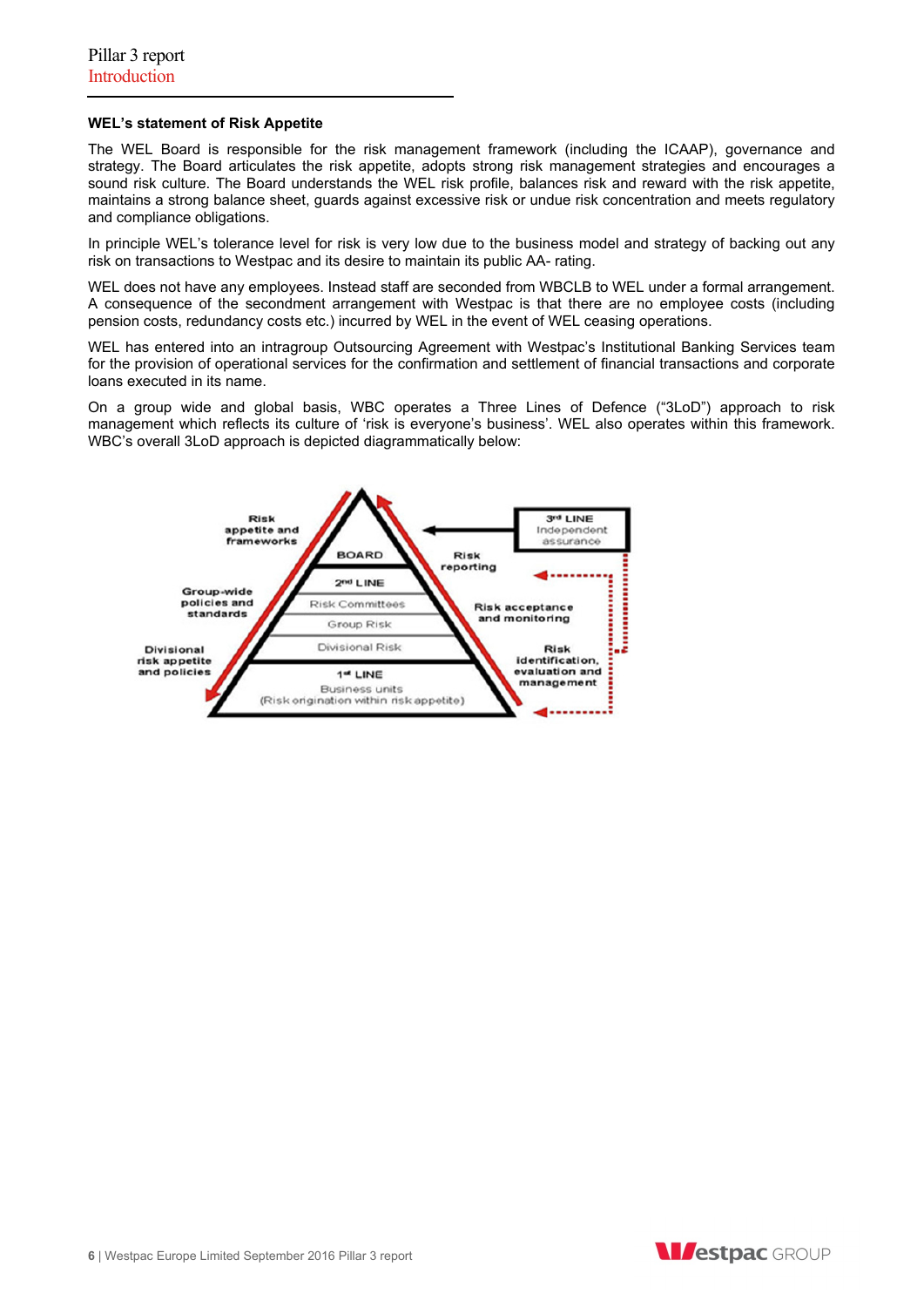# **Governance Structure & Committees**

The WEL Board comprises five Directors:

- Chairman of the Board and Non-Executive Director;
- **Executive Director:**
- Executive Director;
- Independent Non-executive Director; and
- Independent Non-executive Director.

Board meetings are held at least quarterly.

WEL Committees:



# *Board Audit Committee*

The WEL Board has one committee: the Board Audit Committee ("BAC"). BAC meetings are held half yearly.

The BAC oversees all matters concerning the integrity of the financial statements and financial reporting systems, the external auditor's qualifications, performance, independence and fees; oversight and performance of the internal audit function; compliance with financial reporting and related regulatory requirements; and procedures for the receipt, retention and treatment of complaints received on accounting, internal accounting controls or auditing matters and the confidential reporting by employees of concerns regarding accounting and auditing matters.

The BAC receives information from external audit and internal WBC Group Audit. The BAC reports into the WEL Board.

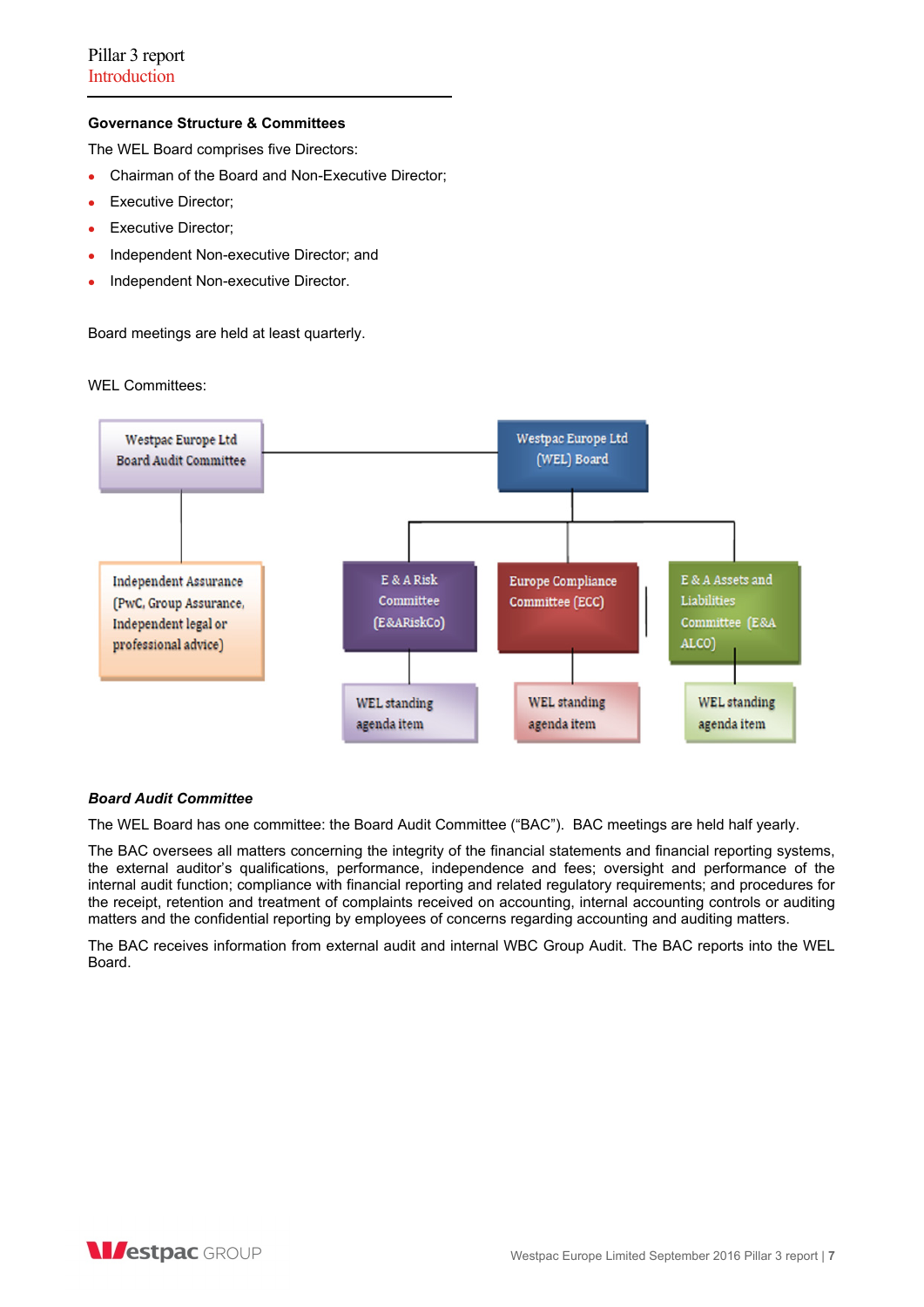# *Shared Committees*

The following governance committees are shared committees considering matters relevant to WBCLB and WEL:

- Europe & Americas ("E&A") Risk Committee;
- **Europe Compliance Committee; and**
- E&A Asset and Liability Committee.

Information packs from the governance committees (e.g. minutes, quarterly reports) are provided to the WEL Board as part of the quarterly WEL board pack.

### *Europe & Americas Risk Committee (E&ARISKCO)*

The E&ARISKCO provides senior business management oversight and control of the risks arising out of the E&A business activities of WBCLB and WEL.

The E&ARISKCO is responsible for implementing and monitoring WBC Group risk frameworks and policies and all aspects of risk for E&A, including acceptance and ratification of Local VaR (Value at Risk) limits. Additionally it is responsible for ensuring effective risk management oversight.

Westpac's International Risk and Compliance Committee and the WEL Board have ultimate oversight over the E&ARISKCO.

Standing agenda items include the following risk categories: market, liquidity, credit, operational, legal & regulatory, technology & business continuity and reputational, sustainability and strategic.

The E&A RISKCO also includes a sub-committee (the Credit & Pricing Sub-Committee), which reviews recent and pending credit decisions against WIB risk appetite, credit portfolio composition, risk concentration and asset quality parameters, and meets immediately after each full E&A RISKCO meeting.

#### *Europe Compliance Committee (ECC)*

The ECC oversees the compliance systems and controls environment of Westpac and ensures that these are both adequate and effective. The ECC is responsible for monitoring WBC's compliance with applicable laws and regulation, ensuring the First Line is adequately supported, reviewing any compliance breaches and assessing any action taken as well as any requirements to report any breach to regulators. The ECC also has responsibility for ensuring that all compliance issues are recorded and resolved in an effective time frame.

The WIB Risk Committee has divisional oversight of the ECC within WIB. The Westpac Board Risk & Compliance Committee has ultimate oversight of the ECC within the broader Group framework.

Standing agenda items include compliance plan review; Certified Persons approvals and withdrawals; compliance training; compliance monitoring; regulatory reform; FCA/PRA correspondence; FCA/PRA visit preparation or remediation; prudential matters; projects; compliance breaches; and financial crime reporting and oversight (including new accounts, fraud, sanctions issues, transaction monitoring and bribery & corruption).

# *Europe & Americas Asset & Liability Committee (E&A ALCO)*

The E&A ALCO has oversight of liquidity, credit portfolio composition and key credit approval decisions taken in the E&A jurisdictions. The E&A ALCO oversees regulatory compliance as well as managing the balance sheet in line with WIB Offshore ALCO strategy.

The objectives and responsibilities of the E&A ALCO are to:

- review asset quality and balance sheet composition;
- review global funding and liquidity management including short and long term risks and the Offshore Funding Crisis Model;
- review key credit approval decisions;
- review pending or potential business activity;
- review pricing trends and balance sheet performance; and
- monitor regulatory change impacts to identify and address any potential balance sheet impacts.

The WIB Offshore Asset & Liability Committee has ultimate oversight over the E&A ALCO.

# *Other*

A monthly New York & London New Products and Markets ("NPSM") forum, through which new products are reviewed, assessed and approved (including by relevant Second Line of Defence functions), to ensure they are within risk tolerance levels (e.g. compliance, legal, credit and market risk and operational risk) for WBCLB and WEL.



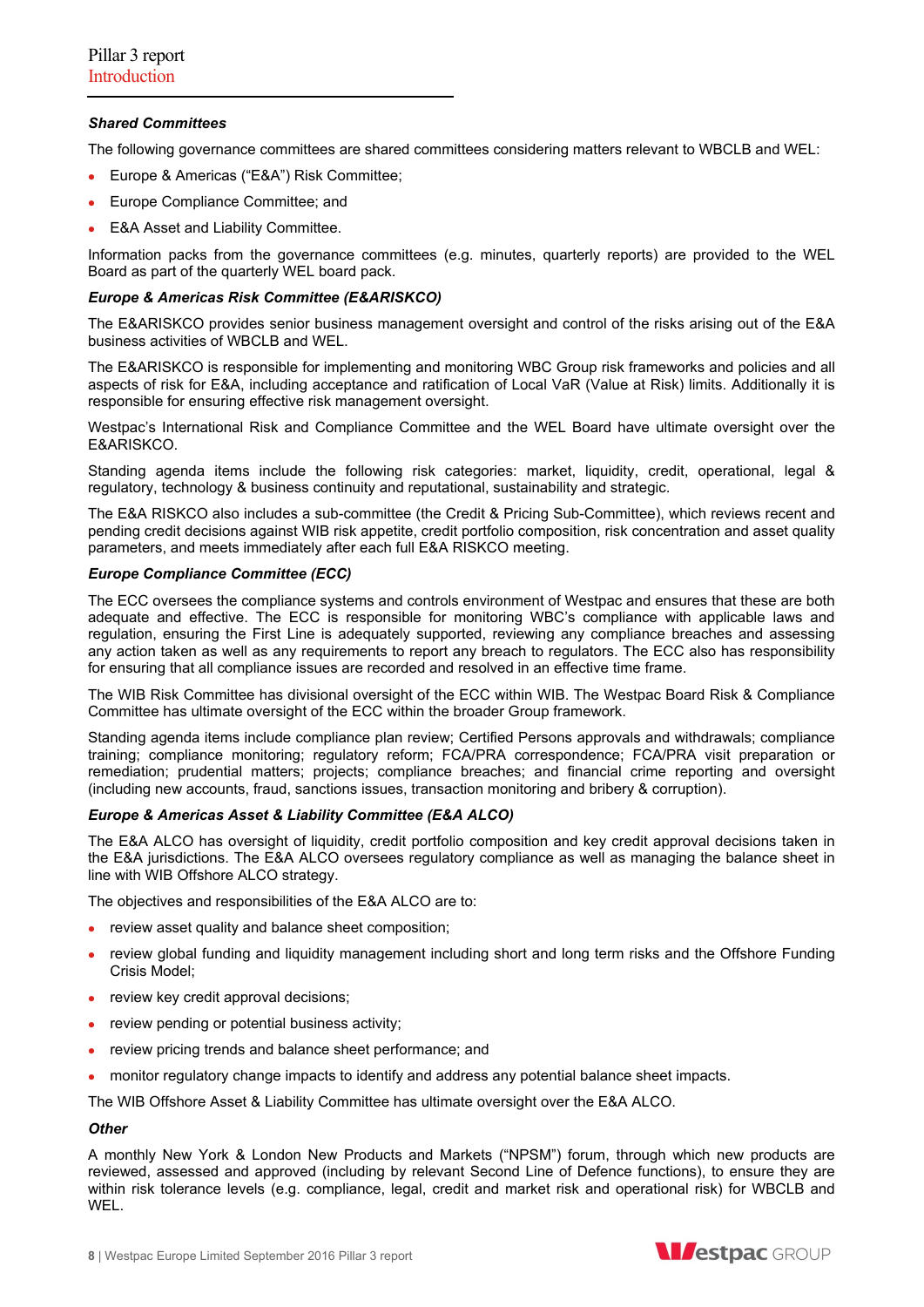# **Overview of Key Business Units for WBCLB and WEL**

The E&A business of WBC is managed locally overall by the General Manager E&A, including management of risk and controls, with direct line responsibility for the support of finance and people and performance. The General Manager E&A is the main interface with the relevant business heads in Australia on implementing strategic initiatives into the global business lines, including ensuring that risk is within risk tolerance levels (such as compliance, legal, credit, market, and operational risk). The General Manager E&A chairs the Europe Management Committee which oversees the activities of WBCLB and WEL. This is supported by the E&ARISKCO, E&A ALCO, ECC and NPSM forum.

The E&A business of WBC is also managed on a global basis, with each of the product, operational and risk lines reporting into their respective global heads in relation to strategy, execution and revenue targets.

The key business units for WBC and WEL are:

- Financial Markets;
- Corporate & Institutional Banking;
- Global Transactional Services and Trade Sales;
- Treasury;
- Finance;
- Risk Management Function;
- Internal Audit;
- Compliance and MLRO;
- Operations;
- Human Resources;
- Technology; and
- Legal.

WEL Senior Managers (Job Titles):

- General Manager E&A;
- Chief Operating Officer E&A;
- Head of WIB Compliance Europe;
- Chief Risk Officer E&A;
- Head of Audit, WIB and Finance, Group Audit;
- Chief Finance Officer International:
- Non-Executive Director; and
- Non-Executive Director.

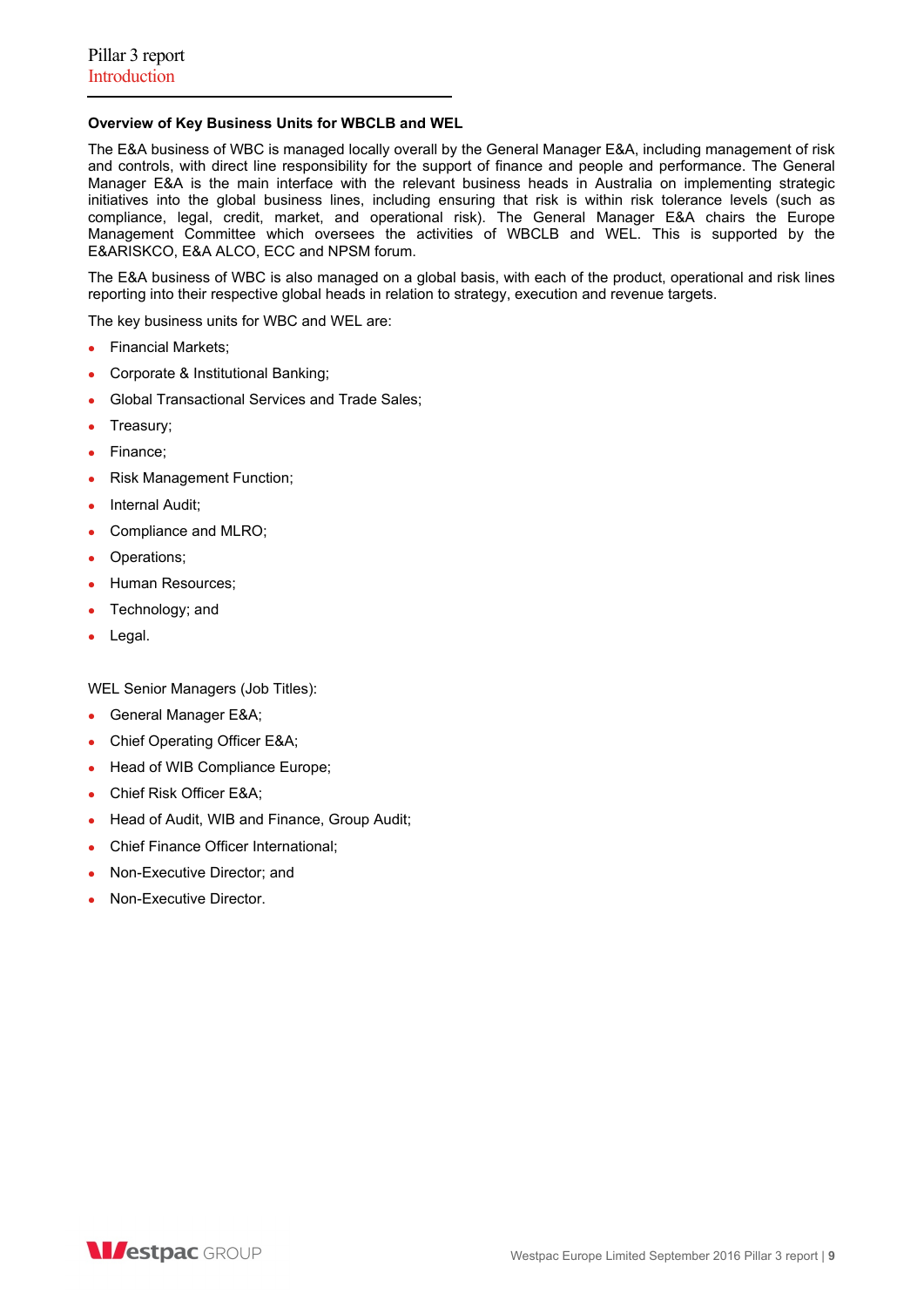This table shows WEL's capital resources as at 30 September 2016:

|                                      | 30 September 30 September |        |  |
|--------------------------------------|---------------------------|--------|--|
|                                      | 2016                      | 2015   |  |
| \$000's                              | US\$                      | US\$   |  |
| <b>Risk Exposures:</b>               |                           |        |  |
| <b>Credit Risk</b>                   | 21.286                    | 30.496 |  |
| <b>Operational Risk</b>              | 5.119                     | 4,921  |  |
| Market Risk                          |                           |        |  |
| <b>Total Risk Exposure Amount</b>    | 26,405                    | 35,417 |  |
| Capital Resource Requirement         |                           |        |  |
| Pillar 1                             | 2.112                     | 2,833  |  |
| Pillar <sub>2</sub>                  | 2,729                     | 4,106  |  |
| <b>Total Capital</b>                 | 4,841                     | 6,940  |  |
| Tier 1 capital (equity and reserves) | 41.060                    | 40.729 |  |
| <b>Capital surplus</b>               | 36.219                    | 33.789 |  |

WEL seeks to ensure that it is adequately capitalised at all times. WEL's common equity Tier 1 capital ratio was 154%<sup>1</sup> at 30 September 2016. WEL's capital adequacy ratios are below:

|                                      | 30 September | 30 September |
|--------------------------------------|--------------|--------------|
|                                      | 2016         | 2015         |
| Common equity Tier 1 capital ratio % | 154          | 115          |
| Additional Tier 1 capital %          |              |              |
| Tier 1 capital ratio %               | 154          | 115          |
| Tier 2 capital %                     |              |              |
| Total regulatory capital ratio %     | 154          | 115          |

The Pillar 1 capital calculated per the risk weighted assets are below. WEL uses the Standardised Approach for the calculation of credit risk and the Basic Indicator Approach for calculating operational risk<sup>2</sup>.

|                                        | 30 September<br>2016 | 30 September<br>2015 |
|----------------------------------------|----------------------|----------------------|
| \$m                                    | US\$                 | US\$                 |
| Credit risk                            | 21.3                 | 30.5                 |
| Market risk                            | 0.0                  | 0.0                  |
| Operational risk                       | 5.1                  | 4.9                  |
| Interest rate risk in the banking book | 0.0                  | 0.0                  |
| Other                                  | 0.0                  | 0.0                  |
| Total                                  | 26.4                 | 35.4                 |

 $\overline{a}$ 



This is based upon September 2016 COREP001 reported number.

<sup>2</sup> The Credit risk exposure amount calculated in accordance with Article 111 to 134 of the Capital Requirements Regulation (575/2013) (CRR). The Operational Risk amount calculated in accordance with Article 315 of the Capital Requirements Regulation (575/2013) (CRR).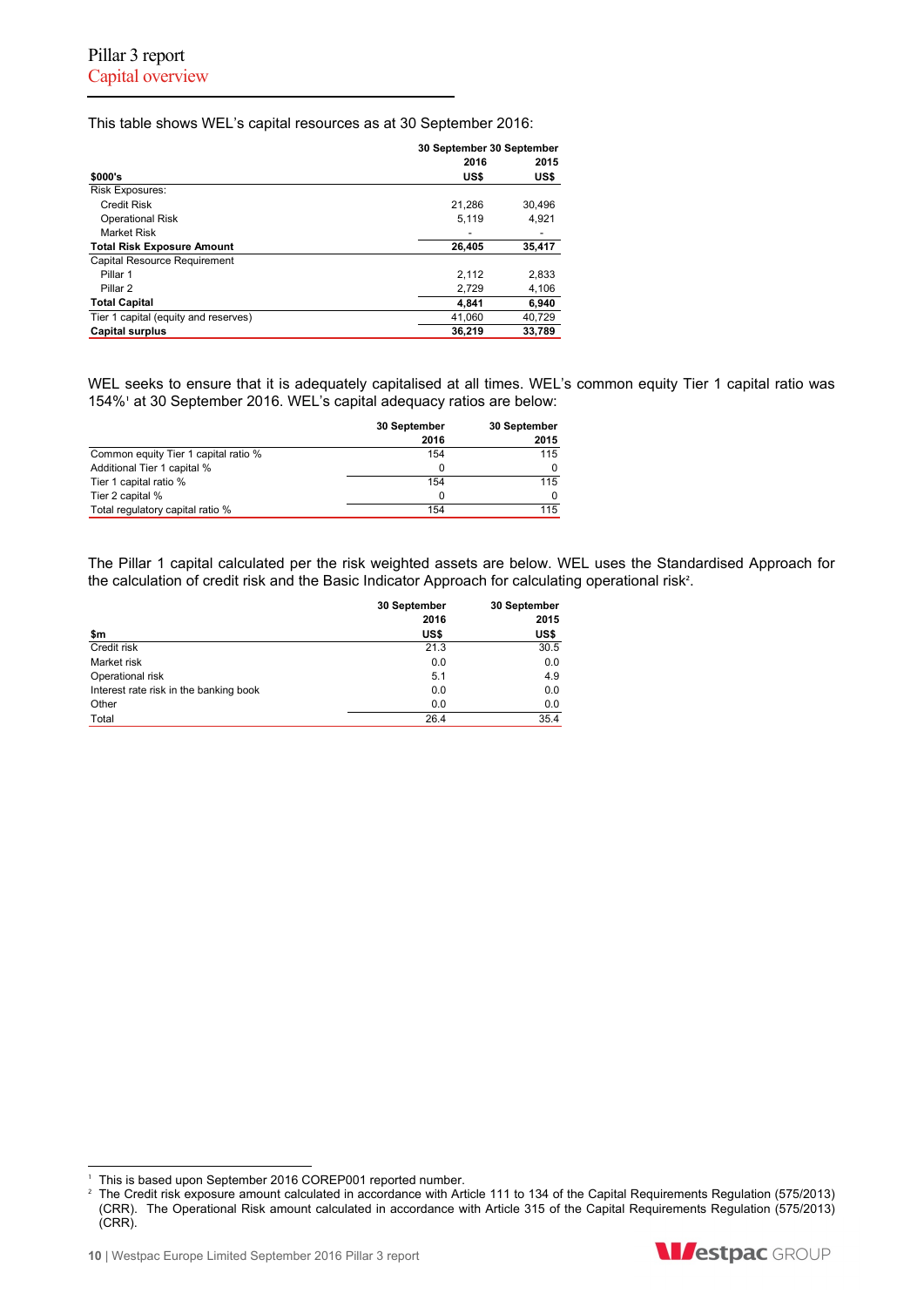This table shows risk weighted assets and associated capital requirements<sup>1</sup> for each risk type included in the regulatory assessment of WEL's capital adequacy.

| 30 September 2016                      |                       | <b>Total Capital</b> |
|----------------------------------------|-----------------------|----------------------|
| \$m                                    | <b>Risk Exposures</b> | Required             |
| Credit risk                            |                       |                      |
| Corporate                              | 0.0                   | 0.0                  |
| <b>Business lending</b>                | 0.0                   | 0.0                  |
| Sovereign                              | 0.0                   | 0.0                  |
| Bank                                   | 19.0                  | 1.5                  |
| Residential mortgages                  | 0.0                   | 0.0                  |
| Other retail                           | 0.0                   | 0.0                  |
| Small business                         | 0.0                   | 0.0                  |
| Specialised lending                    | 0.0                   | 0.0                  |
| Securitisation                         | 0.0                   | 0.0                  |
| Mark-to-market related credit risk     | 0.0                   | 0.0                  |
| Other assets                           | 2.3                   | 0.2                  |
| Total                                  | 21.3                  | 1.7                  |
| Market risk                            | 0.0                   | 0.0                  |
| Operational risk                       | 5.1                   | 0.4                  |
| Interest rate risk in the banking book | 0.0                   | 0.0                  |
| Total                                  | 26.4                  | 2.1                  |

This table sets out WEL's risk weighted assets as at 30 September 2016:

|                                  | 30 September | <b>Risk</b>       | <b>Assets after</b>    | <b>Risk</b> | <b>Risk weighted</b> |
|----------------------------------|--------------|-------------------|------------------------|-------------|----------------------|
|                                  | 2016         | <b>Mitigation</b> | <b>Risk Mitigation</b> | weighting   | <b>Assets</b>        |
| \$000's                          | US\$         | US\$              | US\$                   |             | US\$                 |
| <b>Assets</b>                    |              |                   |                        |             |                      |
| <b>Current assets</b>            |              |                   |                        |             |                      |
| Cash and bank balances           | 11.237       |                   | 11,237                 | 20%         | 2,247                |
| Derivative financial instruments | 15.817       | 15,817            |                        | 100%        |                      |
| Held to maturity securities      | 90,846       | 55,846            | 35,000                 | 20%         | 7,000                |
| Due from retated entities        | 3,192        | 3,192             |                        | 20%         |                      |
| Other assets                     | 3,120        | 2,925             | 195                    | 20%         | 39                   |
| <b>Total current assets</b>      | 124,212      | 77,780            | 46,432                 |             | 9,286                |
| Non-current assets               |              |                   |                        |             |                      |
| Held to maturity securities      | 90.041       | 30.043            | 59,998                 | 20%         | 12,000               |
| Loans and advances to customers  | 147,223      | 147,223           |                        | 100%        |                      |
| Total Non current assets         | 237,264      | 177,266           | 59,998                 |             | 12,000               |
| <b>Total assets</b>              | 361,476      | 255,046           | 106,430                |             | 21,286               |
| (8% of RWA)                      |              |                   |                        |             | 1,703                |

The WEL Board and the various governance committees ensure that an appropriate level and quality of capital commensurate with its risk profile, business strategy and risk appetite is maintained. WEL regards material risks as those risks that affect its business in terms of performance, reputation and future success. WEL manages these material risks by taking an integrated and balanced approach to risk and reward. Assessments of the various risks faced by WEL are provided below.

<sup>1&</sup>lt;br><sup>1</sup> The risk weighted assets are calculated using the standardised approach.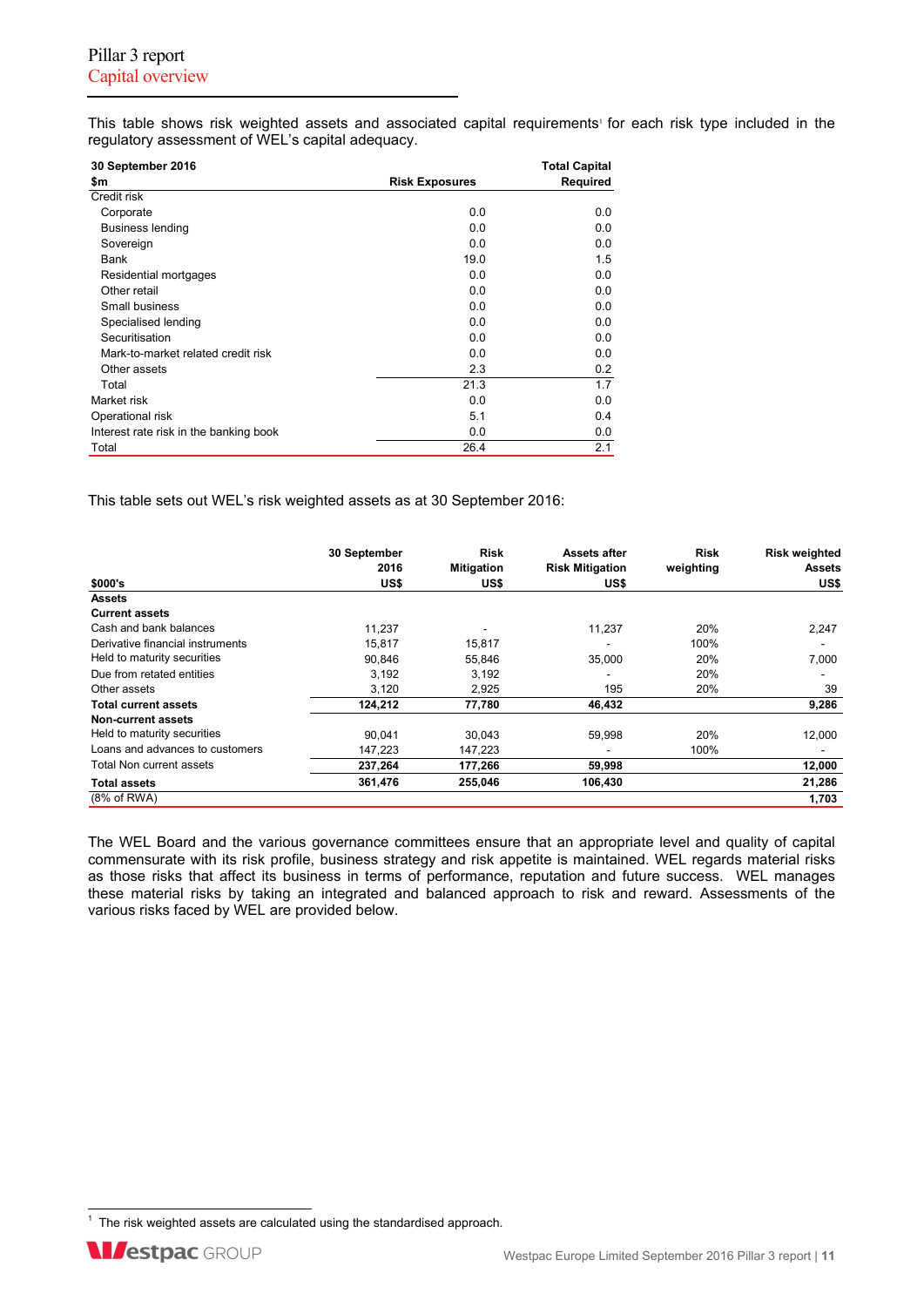# **Credit Risk**

Credit risk is the risk of financial loss where a customer or counterparty fails to meet their financial obligations; it is measured and monitored through the Westpac credit risk calculation and limit monitoring systems and processes. The standardised risk weighted approach is used to measure credit risk. Counterparty risk uses the Marked to Market method and credit risk mitigation is recognised only when formal legal documentation is held that establishes direct, irrevocable and unconditional recourse to collateral or to an unrelated credit risk mitigation provider.

# **Counterparty Credit Risk**

WEL faces counterparty credit risk when it trades derivative products with counterparties or enters into loan facilities with clients. WEL minimises credit risk as follows:

- All derivative transactions are backed out to Westpac and any mark to market is covered by cash collateral placed by Westpac
- All loans and advances made by WEL are funded by Westpac
- All undrawn commitments and deposits are covered by cash collateral placed by Westpac

# **Concentration Risk**

The above risk transfer process inevitably creates a large single name concentration' risk to Westpac. This is effectively mitigated when:

 The cash collateral is invested in high quality liquid assets. Care is taken to invest the cash collateral in HQLA (high rated government securities) and investment grade bank paper; the investment in bank paper are held in parcels within the regulatory ceiling (i.e. less than or equal to 100% of WEL's capital base) to prevent concentration risk. The credit risk on these liquid assets is monitored by Treasury and WIB Credit and overseen by E&A ALCO.

The collateral position as at 30 September 2016:

|                            | 30 September | 30 September |
|----------------------------|--------------|--------------|
|                            | 2016         | 2015         |
| \$m                        | US\$         | US\$         |
| Collateral amount required | 111          | 163          |
| Collateral amount held     | 151          | 206          |
| Surplus                    | 40           | 43           |
| % Buffer                   | 36%          | 26%          |

WEL is exposed to geographic risk as the underlying counterparties are all located in the EEA. The credit risk arising on these exposures is covered by Westpac as part of the risk transfer arrangement through collateralisation.

# **Residual Risk**

Residual risk arises from the partial performance or failure of credit risk mitigation techniques. For the purposes of the risk assessment, this also includes the partial performance of the collateral arrangement with Westpac.

A key mitigating control is the daily review of the collateral position report by Senior Management. This report is produced on a T+1 basis and demonstrates that there is sufficient collateral to cover the undrawn commitments and any mark-to-market fluctuations on derivative transactions. Additionally, the operations area informs management in advance of any loan drawdowns or repayments.

WEL has also developed a systematic Risk Mitigation Testing Programme matrix consisting of several early warning indicators that are critical for monitoring the quality of assets for WEL. The matrix is monitored on a monthly basis.

#### **Market Risk**

The historical simulation Value-at-Risk (at 99% confidence level) is used to calculate market risk, however WEL does not have any market risk exposure as all trades are immediately and automatically backed out to Westpac through matching transactions under the Risk Transfer Agreement.



l 1 Concentration risk is the risk that results from a lack of diversification of exposures and includes large exposures, geographic and industry risk.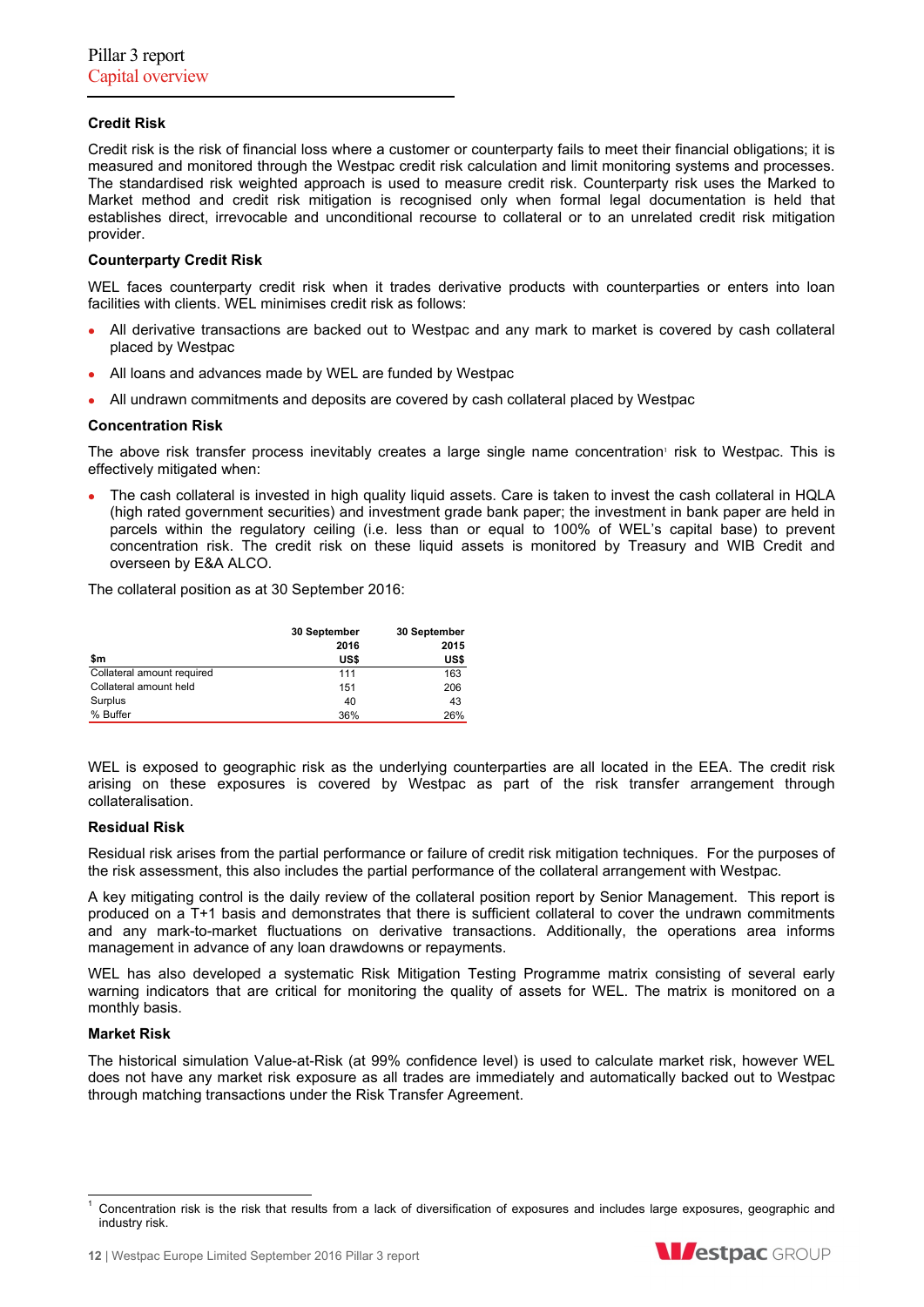# **Liquidity Risk**

Liquidity risk is the risk that WEL will not be able to fund its assets and meet obligations as they come due, without incurring unacceptable losses. This risk is mitigated via the collateralisation and loan funding agreement with Westpac. WEL also has a multicurrency liquidity facility with Westpac which can be availed in the event of a liquidity shortfall as a result of a market wide stress or idiosyncratic stress. As at 30 September 2016 WEL maintained its Liquidity Coverage Ratio (LCR) in excess of 100%.

### **Operational Risk**

Operational risk is the risk that arises from inadequate or failed internal processes, people and systems or from external events. The Board has adopted the Westpac Operational Risk Management Framework including the likelihood and primary impact categories and thresholds to manage operational risk. Westpac also has comprehensive and well tested Disaster Recovery and Business Continuity Plans. WEL has adopted the basic indicator approach to measuring operational risk.

WEL's operational risk capital as at 30 September 2016 is \$410k, being 15% of the sum of the three year average total net income.

|                                     | 30 September | 30 September | 30 September |
|-------------------------------------|--------------|--------------|--------------|
|                                     | 2016         | 2015         | 2014         |
| \$000's                             | US\$         | US\$         | US\$         |
| Net interest income                 | 65           | 57           | 106          |
| Net non interest income             | 2.715        | 2,771        | 2,477        |
| <b>Total net income</b>             | 2,780        | 2,828        | 2,583        |
| Three year average total net income | 2.730        |              |              |
| 15% of three year average           | 410          |              |              |

#### **Other Risk Categories**

Various other risks categories are considered under the ICAAP review:

**Interest Rate Risk in the Banking Book (IRRBB)** – This is the risk to interest income from a mismatch between the duration of assets and liabilities that arises in the normal course of banking activities; it is mitigated via collateralisation of derivatives, match funding of loan facilities and investment of collateral in HQLA.

**Legal and Regulatory Risk** - Ongoing compliance with regulatory obligations is facilitated by the Compliance team in conjunction with legal counsel. Changes to the regulatory regime are monitored by Compliance, legal counsel and trade organisations and action is taken accordingly.

**Reputation Risk** - Westpac has a Reputation Risk Framework that sets out its approach to managing reputation risk. The requirements of this framework apply equally to WEL as a subsidiary of Westpac.

**Related Party Risk** – Related party risk is considered low due to the strength of Westpac, its credit rating (since 01 Dec 2011: S&P AA-) and occurrence probability.

**Securitisation Risk** - WEL does not undertake any securitisation activities.

**Business and Strategic Risk** – given the size, scale and complexity of WEL, the Business and Strategic risk are minimal.

The WEL Board also considers Currency Risk, Conduct Risk, Sustainability Risk, Pension Obligation Risk and Insurance Risk in its deliberations on risk management.

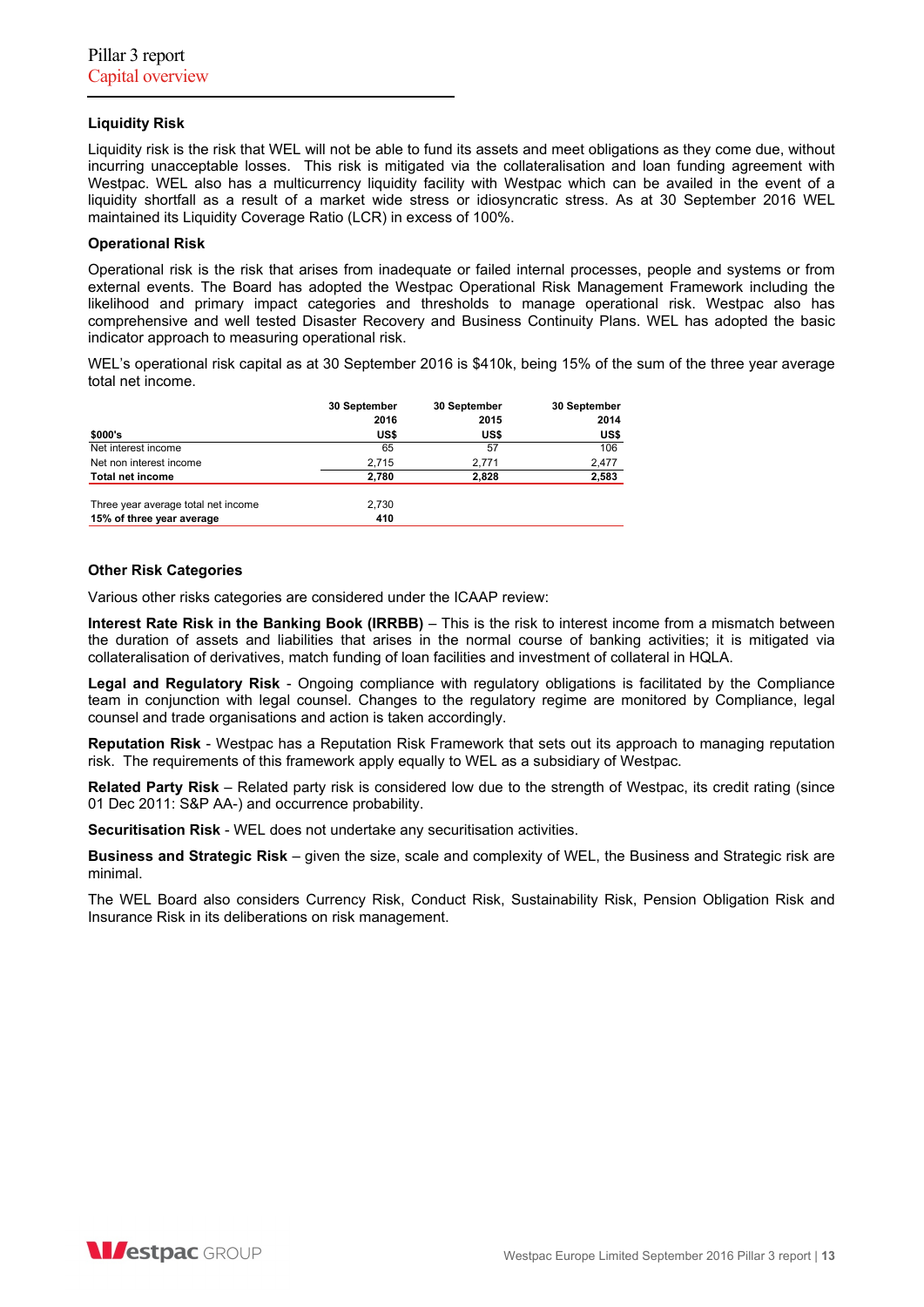### **Westpac Group Remuneration Policy**

The objective of the Westpac Group Remuneration Policy (the Policy) is to attract and retain talented employees, by rewarding them for achieving high performance and delivering superior long term results for our customers and our shareholders, while adhering to sound risk management and governance principles. The Policy applies to all employees of Westpac globally (except temporary/casual employees), and its related bodies corporate (unless separately listed on the Australian Securities Exchange). Specific variable reward (VR) plans are established to ensure alignment between business strategy and performance. Processes are in place to ensure remuneration arrangements comply with regulatory requirements.

In the UK, the Policy covers WBCLB (FRN 124586) and WEL (FRN 447161).

The Policy is reviewed by the Board Remuneration Committee (BRC) on a regular basis.

#### **Remuneration Governance**

#### *Governance Structure*

WBC operates a remuneration governance model below the Westpac Board and BRC level. This includes the Remuneration Oversight Committee (ROC), Risk Adjustment Oversight Committee (RAOC) and, in respect of WEL and WBCLB, the Westpac Institutional Bank Divisional Remuneration Oversight Committee (WIB DROC).

#### *External Advisors*

During 2016, WEL and WBCLB received legal advice on remuneration matters from Herbert Smith Freehills LLP.

#### **Reward Strategy and Link to Performance**

Fixed remuneration is reviewed annually. Employees have the opportunity to participate in a VR plan designed to support the objectives of their division and the Group, including risk management. All employees who receive VR above a certain threshold have a portion of the award deferred into equity. All current and unvested VR is subject to risk adjustment.

When approving the VR pools, the Westpac BRC and ROC primarily take into account Economic Profit (EP) performance year on year and against target and is informed an assessment of the appropriate sharing of profit among employees, shareholders, required capital and reinvestment capital. The Group variable reward pool is adjusted for current and future risk.

The determination of VR for all employees is based on performance against agreed objectives/goals in line with the relevant business strategy, performance relative to peers and the demonstration of behaviours in line with our values (including compliance and risk requirements).

#### **Independence of Risk and Financial Control Employees**

Remuneration outcomes for risk and financial control employees, which are principally based on the achievement of functional objectives and not the financial performance, are subject to review and approval by the relevant functional leadership team.

#### **Quantitative Disclosures**

WEL has no permanent employees. WBCLB has employees that are seconded to work for WEL as required. The following remuneration disclosures relate to WBCLB employees.

It is considered that WEL operates a single business unit. For the performance year ending 30 September 2016, the total remuneration of senior managers was £2.6million and the total remuneration of other material risk takers was £1.24million.

Senior Managers includes those employees, as defined by SYSC 4 and 19, SUP 10A & B of the FCA Handbook and Senior Management Functions chapter of the PRA CRR Handbook, who are the most senior executives of WBC London Branch and WEL; their activities can materially affect a substantial part of WEL or its financial standing, either directly or indirectly. Other material risk takers are those individuals (other than Senior Managers) identified in accordance with the European Regulation on Material Risk Takers and includes employees who can influence capital and/or liquidity, are in a control function, take market risk positions, and/or can approve large credit exposures or programmes. The above disclosures relate to the total remuneration of relevant employees, which has not been apportioned between WBCLB and WEL.

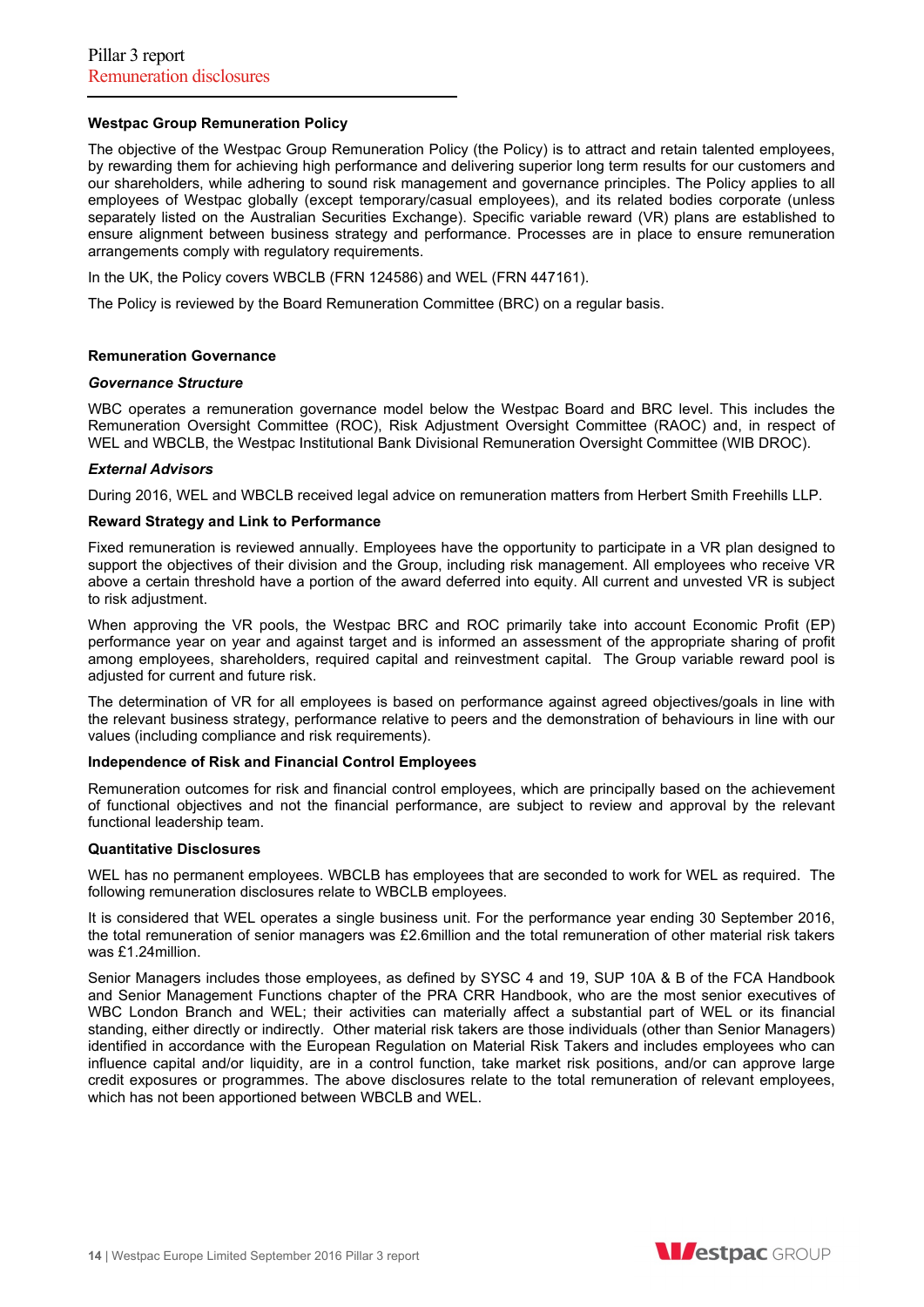### Disclosure according to Article 3 in Commission implementing regulation (EU) No 1423/2013<sup>1</sup>

|     |                                                                                                                            | <b>US\$000's</b>         |
|-----|----------------------------------------------------------------------------------------------------------------------------|--------------------------|
|     | Common Equity Tier 1 (CET1) capital: instruments and reserves                                                              |                          |
| 1   | Capital instruments and the related share premium accounts                                                                 | 38,427                   |
| 2   | Retained earnings                                                                                                          | 2,633                    |
|     | Accumulated other comprehensive income (and other reserves)                                                                |                          |
| 3   |                                                                                                                            | $\overline{\phantom{a}}$ |
| За  | Funds for general banking risk                                                                                             | $\overline{\phantom{a}}$ |
| 4   | Amount of qualifying items referred to in Article 484 (3) and the related share premium accounts subject to phase          | $\overline{a}$           |
|     | out from CET1                                                                                                              |                          |
| 5   | Minority interests (amount allowed in consolidated CET1)                                                                   | $\overline{\phantom{a}}$ |
| 5a  | Independently reviewed interim profits net of any foreseeable charge or dividend                                           | $\overline{\phantom{a}}$ |
| 6   | Common Equity Tier 1 (CET1) capital before regulatory adjustments                                                          | 41,060                   |
| 7   | Additional value adjustments (negative amount)                                                                             |                          |
|     |                                                                                                                            |                          |
| 8   | Intangible assets (net of related tax liability) (negative amount)                                                         |                          |
| 10  | Deferred tax assets that rely on future profitability excluding those arising from temporary differences (net of related   | $\overline{\phantom{a}}$ |
|     | tax liability where the conditions in Article 38 (3) are met) (negative amount)                                            |                          |
| 11  | Fair value reserves related to gains or losses on cash flow hedges                                                         |                          |
| 15  | Defined-benefit pension fund assets (negative amount)                                                                      | $\overline{\phantom{a}}$ |
| 16  | Direct and indirect holdings by an institution of own CET1 instruments (negative amount)                                   |                          |
| 17  | Direct, indirect and synthetic holdings of the CET 1 instruments of financial sector entities where those entities have    | $\overline{\phantom{a}}$ |
|     |                                                                                                                            |                          |
|     | reciprocal cross holdings with the institution designed to inflate artificially the own funds of the institution (negative |                          |
|     | amount)                                                                                                                    |                          |
| 18  | Direct, indirect and synthetic holdings by the institution of the CET1 instruments of financial sector entities where the  |                          |
|     | institution does not have a significant investment in those entities (amount above 10% threshold and net of eligible       |                          |
|     | short positions) (negative amount)                                                                                         |                          |
| 20a | Exposure amount of the following items which qualify for a RW of 1250%, where the institution opts for the                 | $\overline{a}$           |
|     | deduction alternative                                                                                                      |                          |
| 20b | of which: qualifying holdings outside the financial sector (negative amount)                                               | $\overline{\phantom{a}}$ |
|     |                                                                                                                            | $\overline{a}$           |
| 20c | of which: securitisation positions (negative amount)                                                                       |                          |
| 27  | Qualifying AT1 deductions that exceed the AT1 capital of the institution (negative amount)                                 | $\overline{a}$           |
| 28  | Total regulatory adjustments to Common Equity Tier 1 (CET1)                                                                |                          |
| 29  | Common Equity Tier 1 (CET1) capital                                                                                        | 41,060                   |
| 44  | Additional Tier 1 (AT1) capital                                                                                            |                          |
| 45  | Tier 1 capital (T1 = CET1 + AT1)                                                                                           | 41,060                   |
|     | <b>Credit risk adjustments</b>                                                                                             | $\sim$                   |
| 50  |                                                                                                                            |                          |
| 57  | Total regulatory adjustments to Tier 2 (T2) capital                                                                        | $\frac{1}{2}$            |
| 58  | Tier 2 (T2) capital                                                                                                        |                          |
| 59  | Total capital (TC = $T1 + T2$ )                                                                                            | 41,060                   |
|     |                                                                                                                            |                          |
| 60  |                                                                                                                            | 26,405                   |
|     | Total risk weighted assets                                                                                                 |                          |
|     | Capital ratios and buffers <sup>2</sup>                                                                                    |                          |
| 61  | Common Equity Tier 1 (as a percentage of total risk exposure amount)                                                       | 154%                     |
| 62  | Tier 1 (as a percentage of total risk exposure amount)                                                                     | 154%                     |
| 63  | Total capital (as a percentage of total risk exposure amount)                                                              | 154%                     |
| 64  | Institution specific buffer requirement (CET1 requirement in accordance with article 92 (1) (a) plus capital               |                          |
|     | conservation and countercyclical buffer requirements, plus systemic risk buffer, plus systemically important               |                          |
|     | institution buffer expressed as a percentage of risk exposure amount)                                                      |                          |
| 65  | of which: capital conservation buffer requirement                                                                          |                          |
|     |                                                                                                                            |                          |
| 66  | of which: countercyclical buffer requirement                                                                               |                          |
| 67  | of which: systemic risk buffer requirement                                                                                 |                          |
| 67a | of which: Global Systemically Important Institution (G-SII) or Other Systemically Important Institution (O-SII) buffer     |                          |
| 68  | Common Equity Tier 1 available to meet buffers (as a percentage of risk exposure amount)                                   | $\overline{\phantom{a}}$ |
|     |                                                                                                                            |                          |
|     | Amounts below the thresholds for deduction (before risk weighting)                                                         |                          |
| 72  | Direct and indirect holdings of the capital of financial sector entities where the institution does not have a significant | $\overline{\phantom{a}}$ |
|     | investment in those entities (amount below 10% threshold and net of eligible short positions)                              |                          |
| 73  | Direct and indirect holdings by the institution of the CET1 instruments of financial sector entities where the institution | $\overline{\phantom{a}}$ |
|     | has a significant investment in those entities (amount below 10% threshold and net of eligible short positions)            |                          |
| 75  | Deferred tax assets arising from temporary differences (amount below 10% threshold, net of related tax liability           |                          |
|     |                                                                                                                            |                          |
|     | where the conditions in Article 38 (3) are met)                                                                            |                          |
|     | Applicable caps on the inclusion of provisions in Tier 2                                                                   |                          |
| 76  | Credit risk adjustments included in T2 in respect of exposures subject to standardised approach (prior to the              |                          |
|     | application of the cap)                                                                                                    |                          |
| 77  | Cap on inclusion of credit risk adjustments in T2 under standardised approach                                              |                          |
| 78  | Credit risk adjustments included in T2 in respect of exposures subject to internal ratings-based approach (prior to        |                          |
|     | the application of the cap)                                                                                                |                          |
| 79  | Cap for inclusion of credit risk adjustments in T2 under internal ratings-based approach                                   |                          |

 1 Due to the nature scale and complexity of WEL's business the Own Funds report on the "Transitional Basis" and "Full Basis" are the same

<sup>2</sup> The Capital ratios and buffers under 64, 65 and 68 have not been disclosed in this report and are fully detailed in the WEL ICAAP